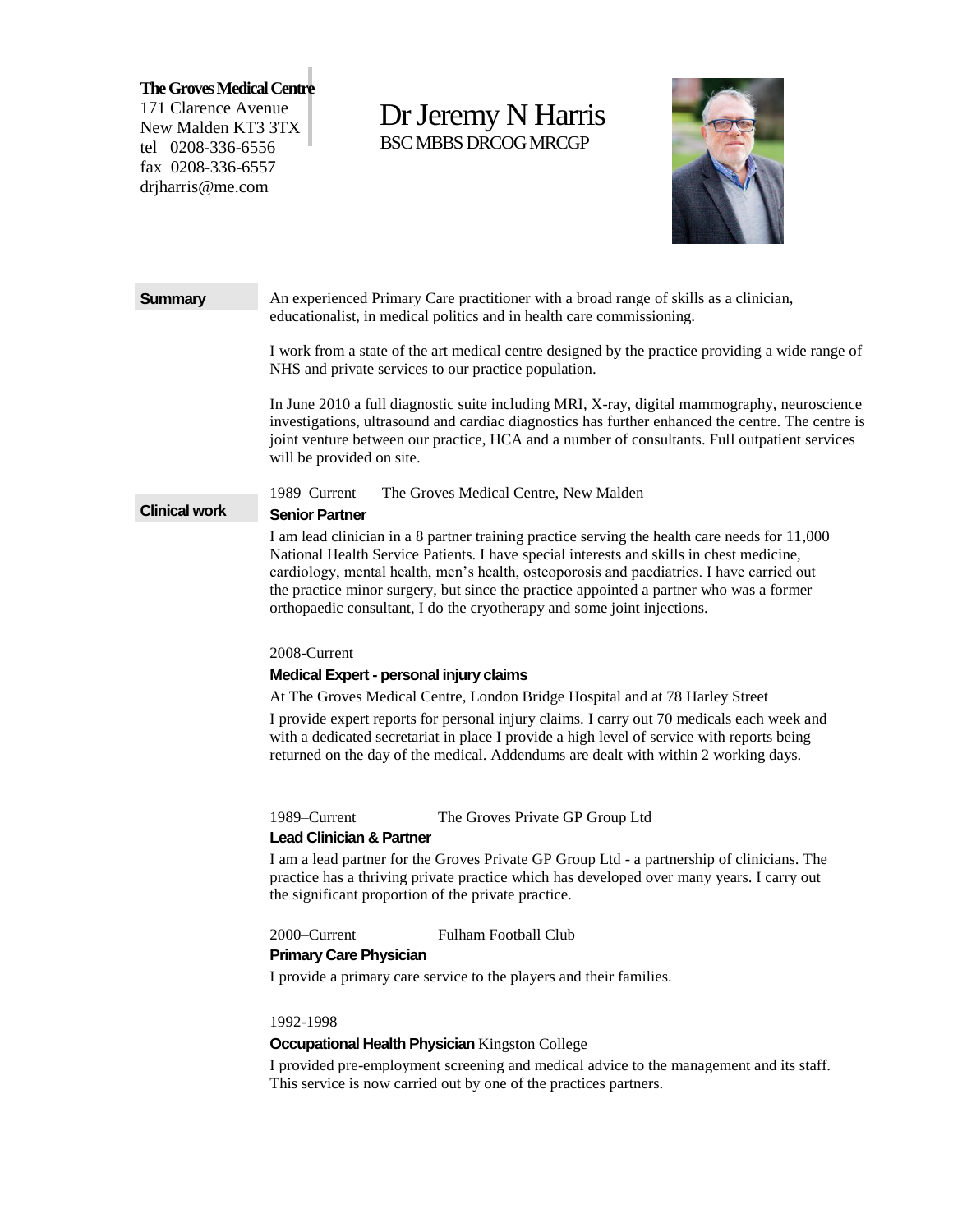1989–2008 Croner Publications

## **Occupational Health Advisor**

I provide a primary care service to the staff, carry out pre-employment screening and medicals as well as advise on Occupational Health matters.

1989–2004 Cummings Engine Company

#### **Occupational Health Advisor**

I provide a primary care service to the staff, carry out pre-employment screening and medicals as well as advise on Occupational Health matters.

1999–Current German Embassy

#### **Confidential Medical Advisor**

I provide a primary care service to the staff, carry out pre-employment screening and pretransfer and medicals as well as advice on Occupational Health matters, or when a member of staff runs into problems.

1990–1996 Galsworthy & Spiers House Nursing Homes

#### **Medical Advisor**

I provided primary care services to the residents at these two nursing homes and carried out weekly rounds. This service continues to be offered by the practice through another partner.

**Educationalist** I have chaired short listing and interview panels for the London Deanery appointing candidates to posts in training schemes for General Practice for London.

1997–Current General Practice Training

#### **GP Trainer**

I was appointed a Trainer by the London Deanery in 1997. I have since then had doctors in their final year of training spending 1 year with me in the practice. I supervise them and tutor them during the 12 months they spend with me. I have had 9 doctors attached to me since 1987. Since 2008 the practice has also trained between 6 and 9 F2 doctors per year as well as ST1 doctors in general practice training.

1987–Current Kingston Trainers Group

#### **Convener 2001-2003 , 2007- current**

I organized the weekly Friday meetings and educational program for the 25 doctors during this time.

1987–Current St Georges, UCL, Royal Free and Kings Medical Schools

#### **General Practice Tutor**

I teach General Practice and key consultation and examination skills to students on the 5 year program.

1989–Current St Georges Medical School

#### **GEP Practice Tutor**

I have attached to the practice 3 students at a time, who spent 30 sessions a year developing key skills on the accelerated Graduate Entry Program medical training.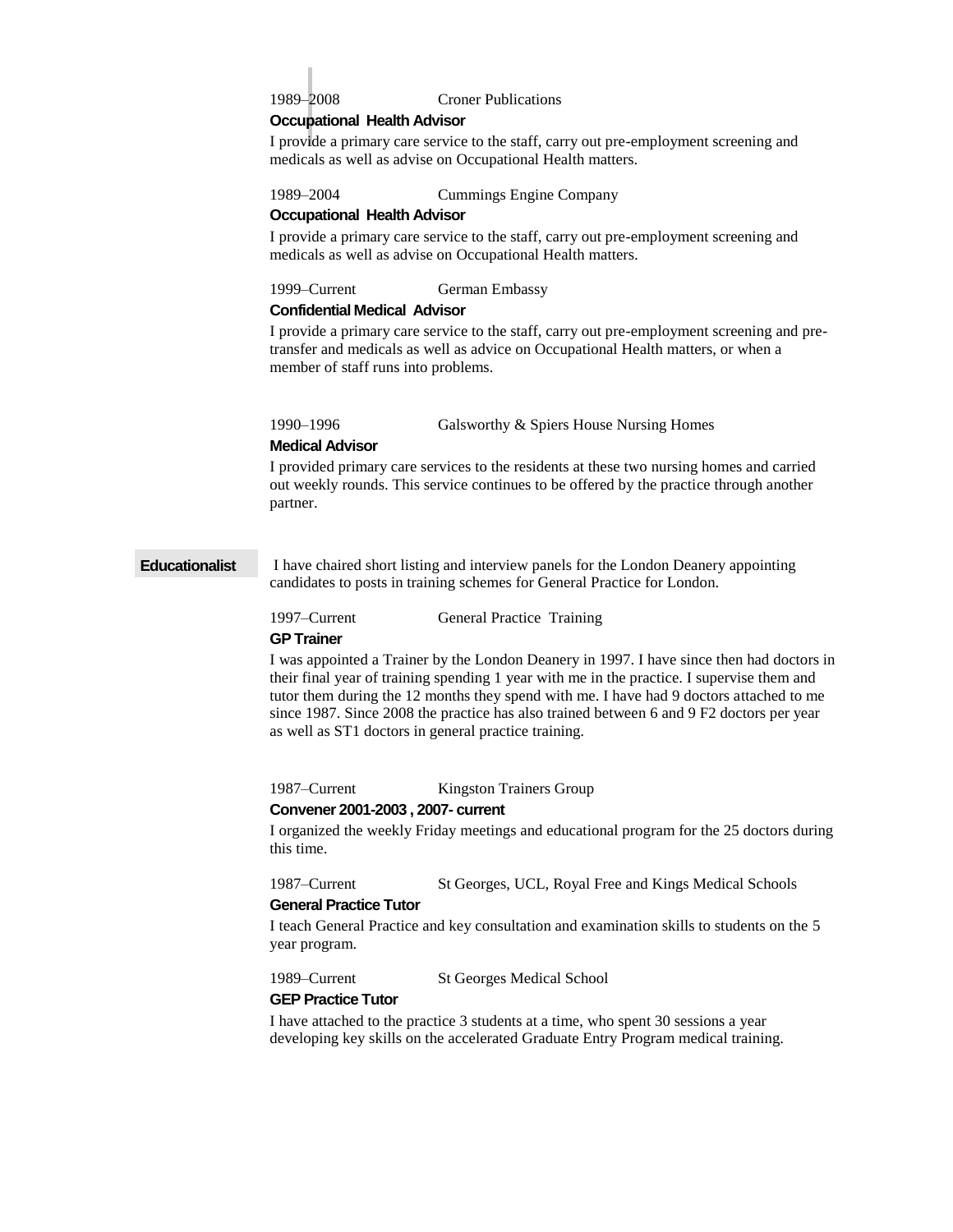| <b>Health Care</b>      | 1993-1997<br>Kingston & Richmond Multifund                                                                                                                                                                                                                                                                                                                                                                                                     |  |  |
|-------------------------|------------------------------------------------------------------------------------------------------------------------------------------------------------------------------------------------------------------------------------------------------------------------------------------------------------------------------------------------------------------------------------------------------------------------------------------------|--|--|
| <b>Commissioner</b>     | <b>Medical Director</b>                                                                                                                                                                                                                                                                                                                                                                                                                        |  |  |
|                         | I developed the original concept of consortia fund holding in 1992 and set up Kingston &<br>Richmond Multifund in 1993 with Dr Peter Smith. I remained medical director until the<br>government ceased the scheme. We were responsible for setting up or advising on 60<br>further consortia in the U.K. Kingston & Richmond Multifund spanned 4 Health<br>Authorities, 187 General Practitioners and purchased the care for 375,000 patients. |  |  |
|                         | 1992–Current<br>Thamesdoc<br><b>Director</b>                                                                                                                                                                                                                                                                                                                                                                                                   |  |  |
|                         | I developed Thamesdoc with 3 other local practitioners. Thamesdoc is a non profit making<br>unscheduled care provider, delivering night and weekend cover through advice base<br>surgeries and visiting service to 2 million patients in the South East of England                                                                                                                                                                             |  |  |
|                         | 1999-2001<br>Kingston Community & Mental Health Trust                                                                                                                                                                                                                                                                                                                                                                                          |  |  |
|                         | <b>Medical Director</b><br>Kingston Community & Mental Health Trust was responsible for providing medical and<br>psychiatric care in the community and psychiatric in patient care to 350 patients. As<br>medical director I was responsible for all medical staff employed and for development of<br>key strategies and monitoring of clinical governance, critical incidents and complaints.                                                 |  |  |
|                         | 2001-2004<br>Kingston Primary Care Trust                                                                                                                                                                                                                                                                                                                                                                                                       |  |  |
|                         | <b>Professional Executive Committee Member</b>                                                                                                                                                                                                                                                                                                                                                                                                 |  |  |
|                         | Kingston Primary Care Trust is responsible for purchasing hospital care and providing<br>community medical and nursing care to 170,000 Kingston Residents. During my time<br>there I was Therapeutics Lead and helped develop key strategies for the development of<br>the organisation.                                                                                                                                                       |  |  |
| <b>Medical Politics</b> | I have been involved with medical politics since I qualified in 1985 however the roles in<br>health care provision and medical politics have become clearer since the introduction of a<br>new General Practice contract in 2004.                                                                                                                                                                                                              |  |  |
|                         | Jan 2003-Current<br>Kingston & Richmond Local Medical Committee<br>Chairman                                                                                                                                                                                                                                                                                                                                                                    |  |  |
|                         | I have been on the committee since 1990 but became chair at the beginning of 2003. The<br>committee monitors, advises and negotiates the terms and conditions under which the 140<br>General Practitioners in Kingston, Richmond, Twickenham, Teddington, Surbiton and<br>Chessington work. I have redesigned the meetings and set up PCT-LMC liaison meetings<br>since my appointment                                                         |  |  |
|                         | I am vice-chairman of the Federation of Surrey, Sussex and South London LMC's.                                                                                                                                                                                                                                                                                                                                                                 |  |  |
|                         | I sit on a large number of committees at the PCT and elsewhere and act as liaison between<br>General Practice and the PCT.                                                                                                                                                                                                                                                                                                                     |  |  |
| <b>Lectures</b>         | I have lectured in the U.K. and in Canada and Australia on:                                                                                                                                                                                                                                                                                                                                                                                    |  |  |
|                         | Chronic disease management,<br>٠                                                                                                                                                                                                                                                                                                                                                                                                               |  |  |
|                         | Osteoporosis                                                                                                                                                                                                                                                                                                                                                                                                                                   |  |  |